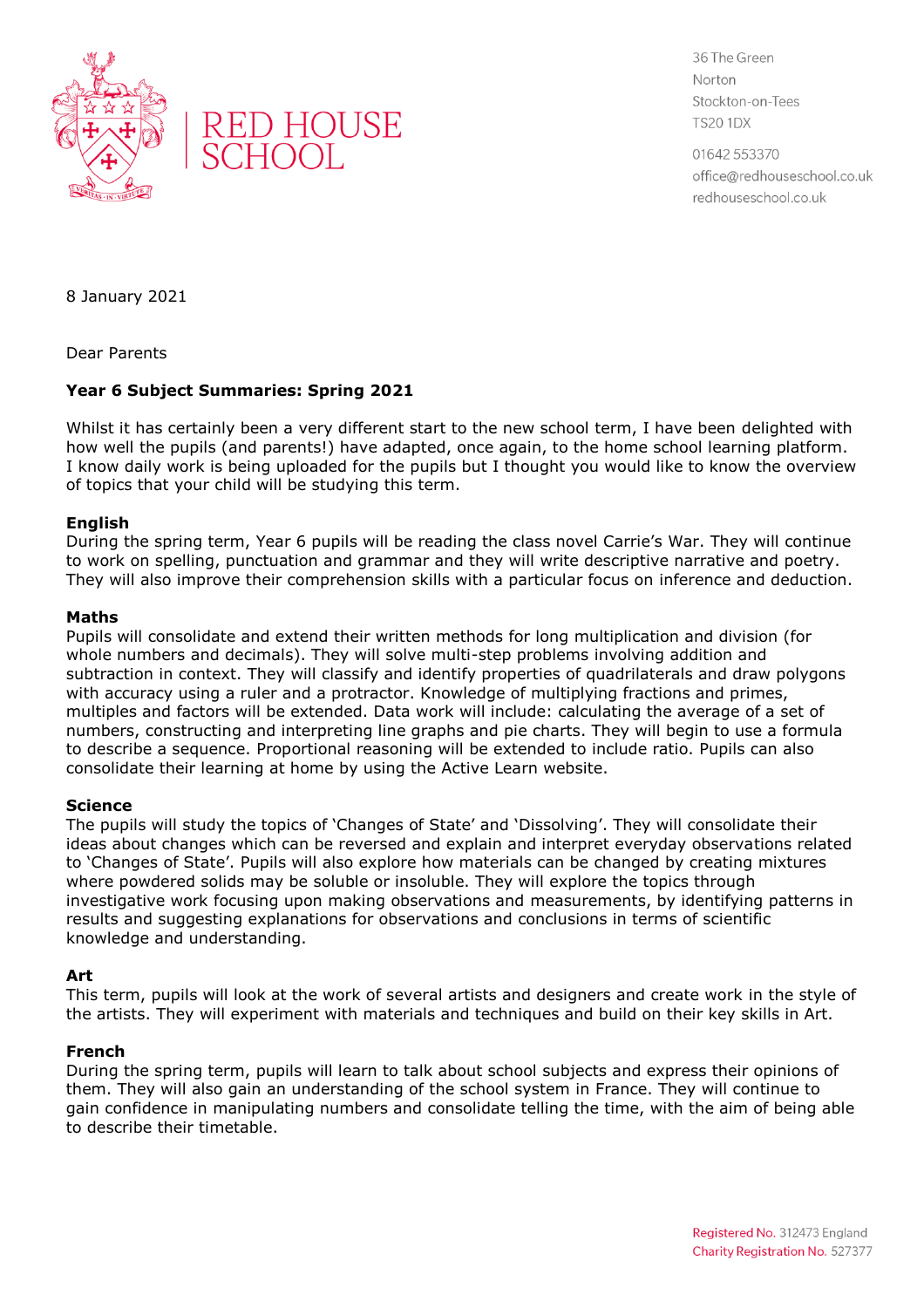### **Physical Education**

Pupils will have the opportunity to engage in a variety of physical activities during the remote learning period. They will have a menu style programme for them to choose a range of indoor and outdoor activities. This will help them maintain their fitness levels, as well as participating in sports specific skills to improve their coordination and agility. This will be great preparation for a return to school where pupils will have the chance to showcase their skills in games such as hockey, rugby (boys) and netball (girls).

### **Geography**

In geography, the pupils will be completing the British Isles unit and then they will start the 'Rivers' topic. They will learn about the processes in a river system, including erosion, transport and deposition. They will also learn how landforms such as waterfalls, ox-bow lakes and deltas are formed.

### **History**

In History, pupils will complete their topic about the Ancient Greeks before studying the legacy and how our lives today are shaped by the past. Pupils will consider how Greek philosophers, mathematicians and how democracy has defined the modern world. Pupils will also begin a new topic and start to learn about Ancient Rome, starting with an understanding of the power of the Roman Army.

### **Computing**

The pupils will produce a school magazine using desktop publishing tools. They will source, write, edit and combine text and images to create an informative magazine with an engaging format. Pupils will also consider aspects of e-safety when sharing personal information or pictures within the magazine.

### **Music**

Pupils' awareness of musical notation will be developed further through short theory tasks. They will listen to and compose phrases of rhythm and melody. Pupils will also listen to music that depicts movement or events and respond to this through art, poetry or description.

### **PSHE**

The pupils will consider the importance of keeping fit and having a balanced diet. They will also consider the health effects and laws relating to legal and illegal drugs. Pupils will begin to understand the risks of substance abuse and develop a range of skills to resist peer pressure, as well as knowing where to seek help, advice and support.

### **RS**

This term, pupils will explore Christianity in a unit where they learn about the key aspects of the Easter story. Pupils focus on the question 'was Jesus' death part of God's plan'? The children will consider 'free will' and 'determinism' and will reflect on these concepts in their own life. Finally, the children will look at the choices they make in their life and how these could be influenced by external factors.